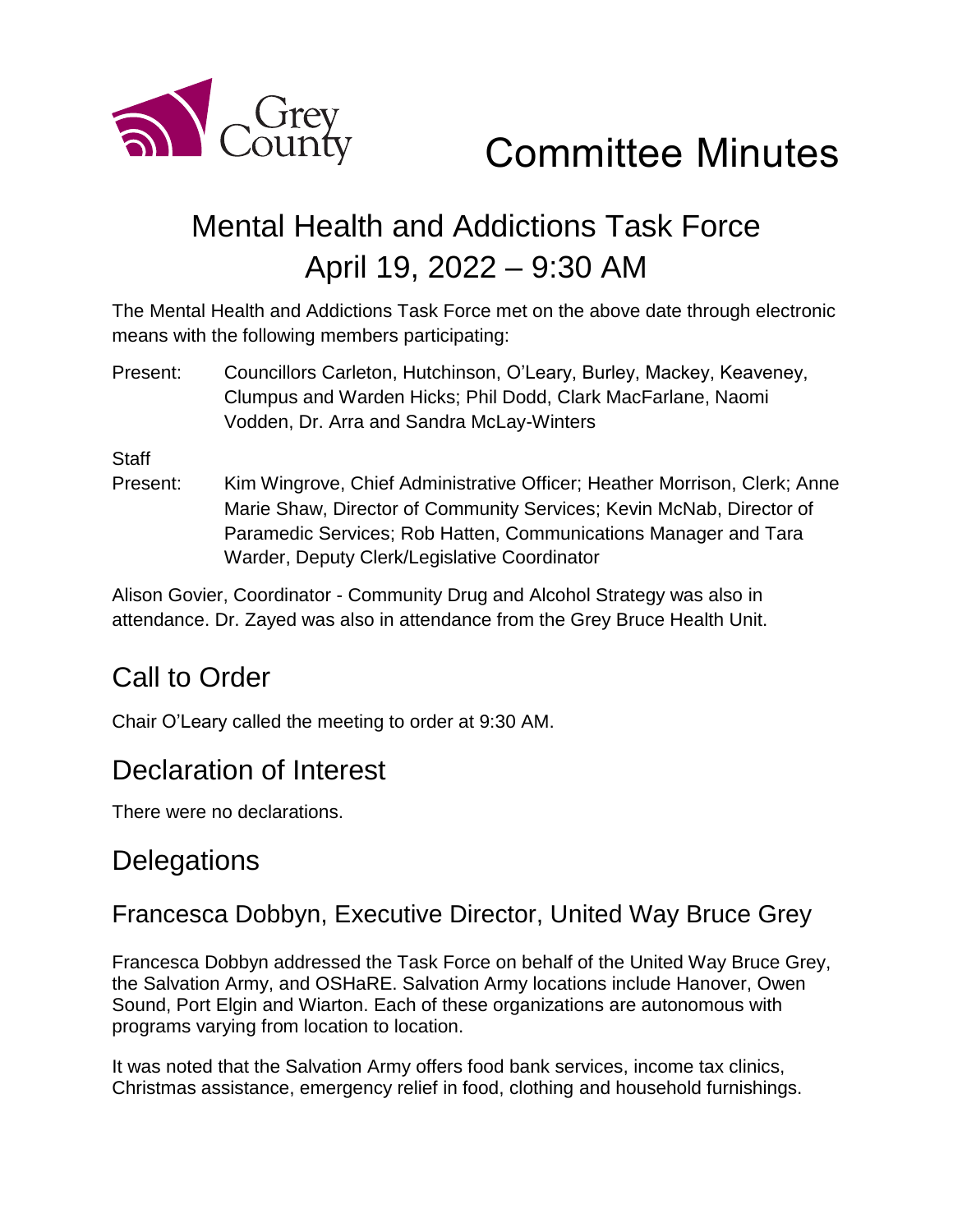OSHaRE offers meals to those who request one. Typically there would be rotating seating for 150 however during the pandemic, operations have shifted to provide take out lunch and supper on weekdays and bagged lunch on Saturday. OSHaRE also provided over 12,000 meals for people without housing that were sheltered in motels during parts of the pandemic and to those isolating because of COVID-19 outbreaks. There has been incredible demand for food in the community, especially during the pandemic.

She spoke to the difficulty in accessing services without a formal diagnosis and the importance of preventing episodic mental illness from becoming chronic. It is important to be able to get timely access to primary care.

Other issues that exist include lack of adult dental care programs, lack of nonprescription pain management and caregiver burnout / stress.

Barriers that need to be addressed include referrals to non-OHIP covered services to get faster treatment, extreme poverty, connectivity, access to safe affordable housing, transportation and overcoming the lack of centralized case management.

Barriers to supporting these requests include fear in the community, siloed and restricted funding, needs that exceed the funds available, dependence upon fundraising to meet the needs, too much focus on emergency needs rather than prevention, and a distrust of the autonomy of those seeking supports. Further, the complexity of needs is growing.

Solutions include a universal basic income, more in-community supports and centralized case management

Living in a perpetual crisis mode presents many obstacles. It was stressed that establishing trust is an important factor in getting someone to say yes to making a change.

Discussion occurred on funding that does not allow for flexibility to best meet the needs. It is a barrier and lobbying at higher levels could assist in loosening restrictions on designated funding which tie the hands of organizations to do what they feel is best.

Grey County could assist with housing. There is a lack of short term housing available for people while they look for long term housing.

#### Jill Umbach – Poverty Task Force

Jill Umbach then addressed the task force. She noted that the Poverty Task Force consists of over 52 partners and coordinates and communicates to address food security, housing, income and employment, among others. The Poverty Task Force also identifies gaps in services and inequities.

She then spoke to the harm reduction approach. They support evidence informed interventions that prevent fatal drug poisoning, increased harm reduction outreach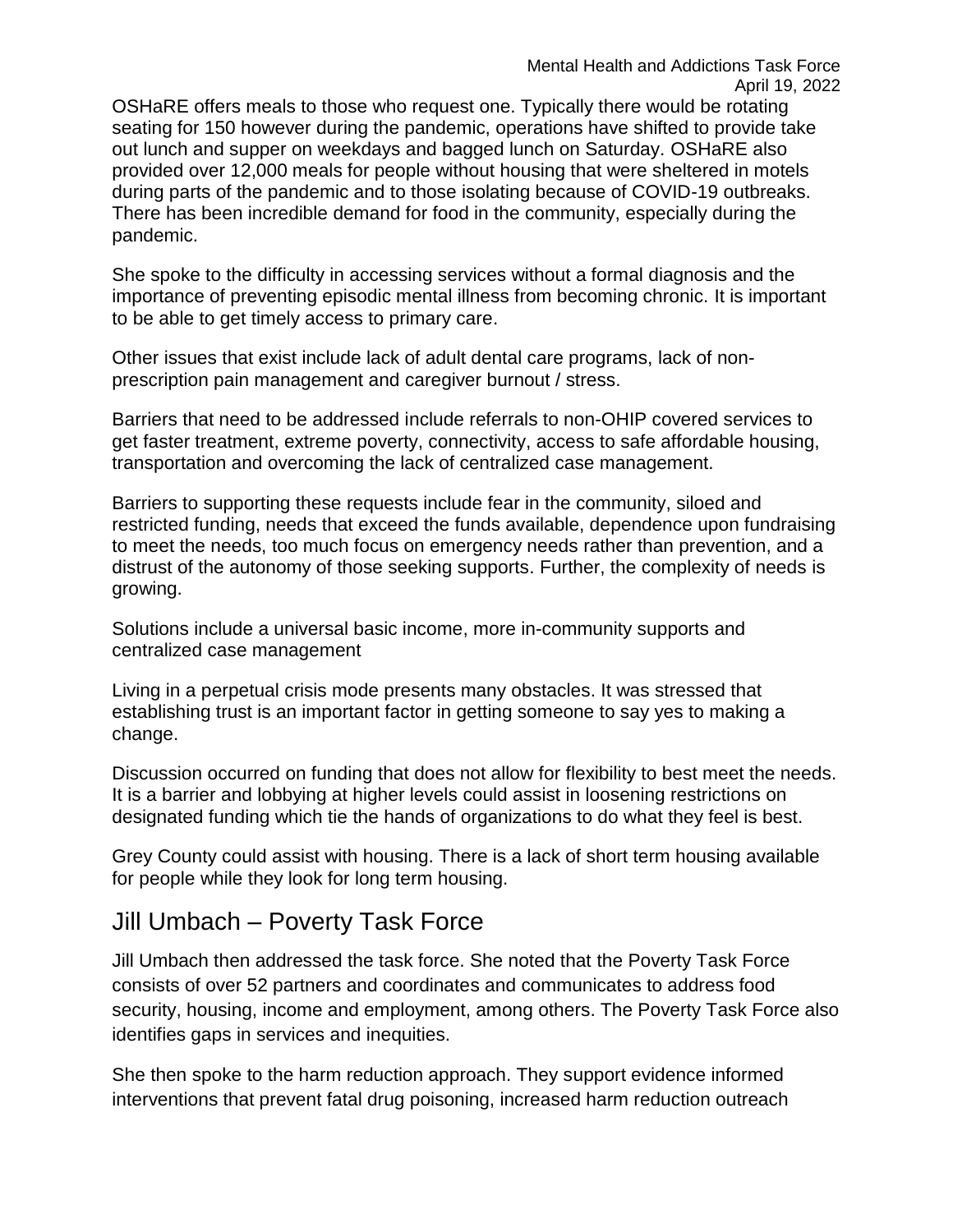services to support community food and housing programs on the frontlines, and the integration of indigenous harm reduction principles and practices.

Discussion occurred on harm reduction and the notion that there is comfort with the principles for those directed involved in the sector. There is more discomfort with these principles among the general public and there is a need to break through that in order to address the problem.

The underlying premise of harm reduction is that someone's use shouldn't affect their access to services. It is important to create safe spaces for people who may be using drugs and for staff as well. This has been difficult during the pandemic. Agencies, governments, boards, etc. are all encouraged to provide harm reduction training to staff.

There was an inquiry regarding the data that exists on the linkage between mental health and addictions. It was noted that mental health does predispose a person to substance use. There is data on this subject and statistics were shared. It is important to look at the data before interventions. Using evidence informed practices is possible too if there is no access to local data.

The Task Force recessed, then reconvened.

#### Tanya Roberts – Community Safety and Well Being Plan

Councillor Clumpus left the meeting at this time.

Tanya Roberts provided an overview of the Community Safety and Well Being Plan. It is legislated under the Police Services Act and the plan was approved as of July 2021 by both Bruce and Grey Counties. The goal is to get from emergency responses to preventative strategies and reduce crime through social development.

Key goals of implementing the community safety and well-being plan include: greater access to services, alignment on key safety and well-being issues, and enhanced evidence based decision making and systems planning.

She then shared some statistics, noting that crime rates are showing a downward trend, however social disorder calls have been increasing.

Ms. Roberts then overviewed the governance model and roles and responsibilities.

There are five priority areas on the Community Safety and Well-Being Plan Action Tables: addictions and substance use, poverty and income, housing and homelessness, mental health, and crime prevention.

The Situation Table for Acute Risk (STAR) meets weekly and includes various organizations where a response to a situation is initiated within 48 hours. It was noted that data is collected about local priorities and evolving trends to help inform the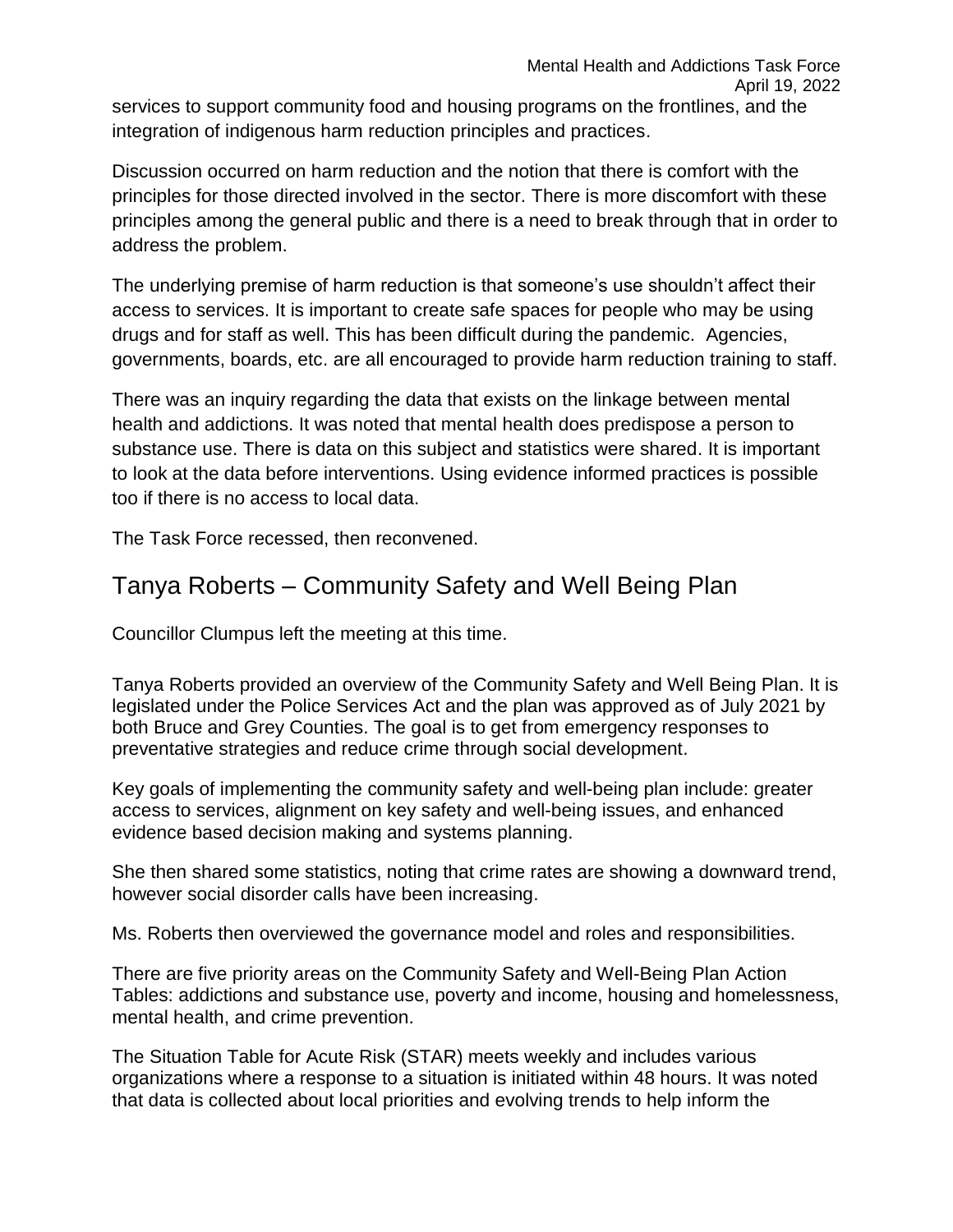community safety and well-being plan process.

She then identified gaps that emerged from the situations. Trends show that a gap may exist in Grey Bruce regarding a support model for people with complex overlapping risk factors (mental health, addictions, cognitive/developmental challenges, and antisocial/criminal behaviour).

Questions and comments were addressed around data, population data, varying needs around housing and the need to explore housing options with people. Matching people to the right type of housing is critical. Further work needs to be done to examine what attracts someone to a space where they establish trust and then move forward to get help and access services.

It was noted that there could be benefit in having a presentation from the Centre for Excellence in Mental Health and Addiction, part of Ontario Health.

## Correspondence

## *Media Release – Funding for Grey Bruce Health Services through the Addictions Recovery Fund*

Warden Hicks left the meeting at this time.

*MHA08-22* Moved by: Councillor Mackey Seconded by: Councillor Hutchinson

**That the correspondence from MPP Bill Walker regarding funding for Grey Bruce Health Services through the Addictions Recovery Fund, be received for information.** 

Carried

### Other Business

An update will be provided at a future meeting on opioid response from Public Health.

Naomi Vodden left the meeting at this time.

*MHA09-22* Moved by: Councillor Mackey Seconded by: Councillor Carleton

**Whereas mental health challenges can occur early in life, with children often not having the understanding about what mental health is, supports available, and how to manage mental health in their daily lives; and**

**Whereas building resilience early in life is an important aspect of promoting mental well-being; and**